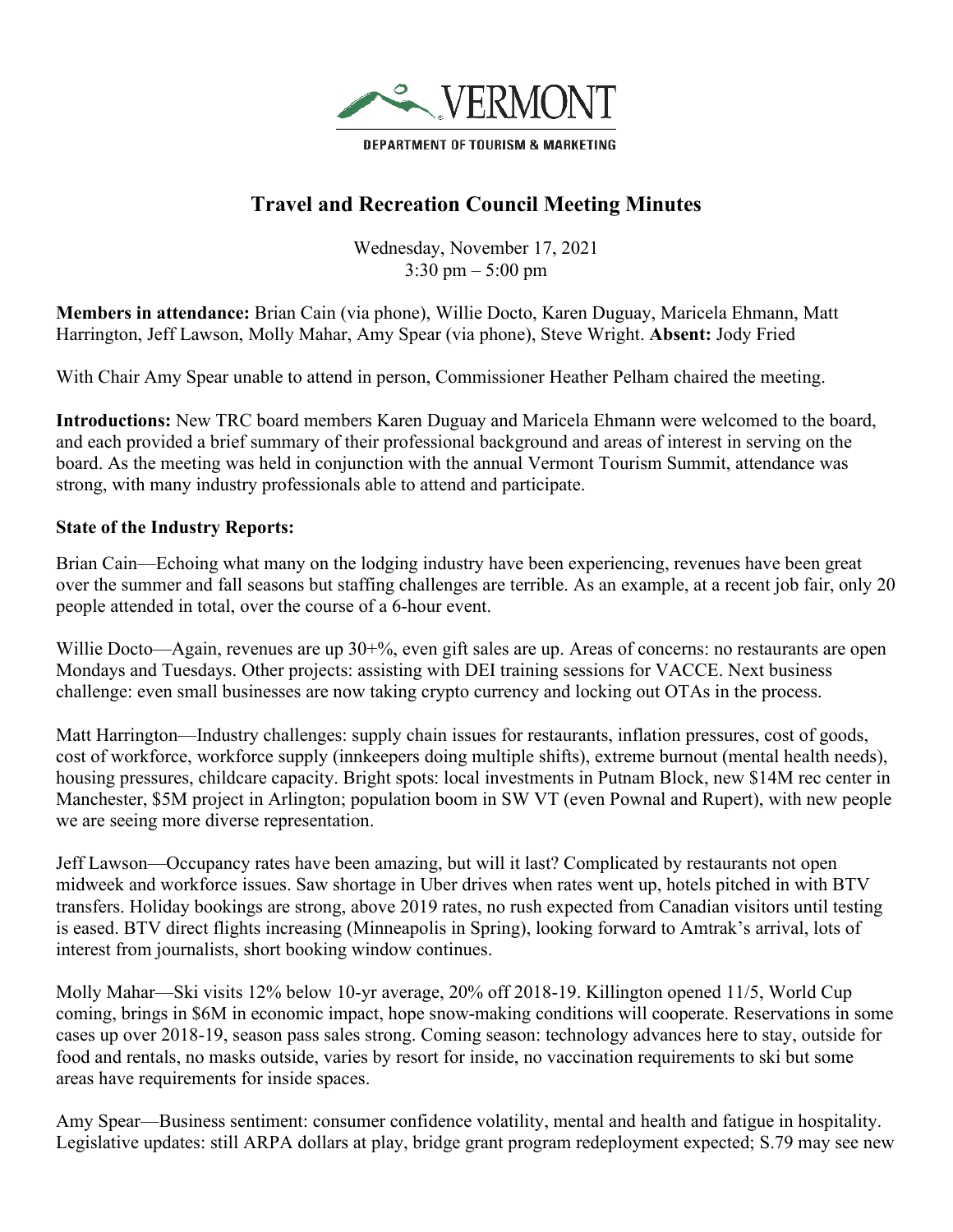bill, municipalities becoming more active in pushing for local STR regulations; continue to modernize liquor laws, always have funding for tourism as a priority.

Steve Wright – Staffing has been slow (typically hire 1200-1400 per season), doubled foreign workers (best success with in-country workers as pool was full), being able to offer housing has made all the difference. Season pass sales are strong, bookings strong for winter holidays and Canadian holidays.

Karen Duguay—Newly formed Downtown Coalition will have three areas of focus: Outreach, Advocacy and Data. Retailers are still operating in a continuous adjust and adaption mode, especially for tastings and events on what operational procedures should be, and basically skittish overall.

Maricela Ehmann—Wedding and events season was strong after event restrictions lifted, had to turn away work due to staffing shortages, esp. rental businesses (not taking bookings for 2022), excessive interest in 2023. Similar supply chain issues (floral, rentals). 60-80% out of state guests and bridal parties, looking to match seasonal summer staff with local winter staff. Diversity is a concern and priority: if potential guests don't see themselves in the staffing and promotion they will go elsewhere. Seeing some new faces because folks can't travel internationally.

## **Staff Updates:**

Nate Formalarie, Communications—Winter marketing campaign will include digital display, pre-roll, and out of home, with approx. \$500K investment. Also investing in film production for project to promote 2022-23 winter season. With an increase in funding, fall campaign extending into stick season with three tactics: Halloween Atlas Obscura promotion about spooky places in Vermont, editorial native partnership with Travel Noire aimed at the Black traveler audience, and a AAFM partnership to promote maple syrup recipes for the holiday season with videos featuring Food Network star Gesine Prado. Saw high engagement with recipes in foliage newsletter, so adding more food-related items to content strategy.

Lauren Masseria, Recruitment—41 grant applications received for the Tourism and Economic Recovery Marketing Grants. Applications under review with approvals to be made in December. Worker Relocation grants are live and accepting applications. Tourism sector encouraged to utilize as part of recruitment strategies. Remote worker grants will go live in February of 2022.

Sara DeFilippi, International—VDTM and Hello Burlington attended a trade and media luncheon hosted by the US Commercial Service in Montreal. People seemed excited about VT's free testing options especially since VT was the only destination there to offer free testing. Campaign with Expedia Canada starts in early December will French and English landing pages. Brand USA partnership allows us to leverage additional funding. Our Japan rep, Shoko, has been meeting with the Japan Association of Travel Agents and most tour operators are specifically focusing on New England because of our high vaccination rates. VDTM will participate in Brand USA Global Marketplace for Asia and the Pacific in December and for the UK and the EU in early February (both one on one appointments).

Trevor Audet, Agriculture—Wrapping up the Maple 100 campaign, adding more partners for maple promotion next fall, adding TikTok to channels for recipe videos. New England Dairy Business Innovation Center is offering multi-business agritourism grant opening in February.

Jackie Dagger, Outdoor Recreation—BEA released outdoor recreation economic impact analysis, Vermont stayed strong in 2020, dropped from 5.2% to 3.7% GDP but greater losses elsewhere (Montana is #1). VOREC community grant program will award \$6M to local communities. 104 letters of intent received, 37 invited to apply with \$12.8M in requests. Awards to be announced in January.